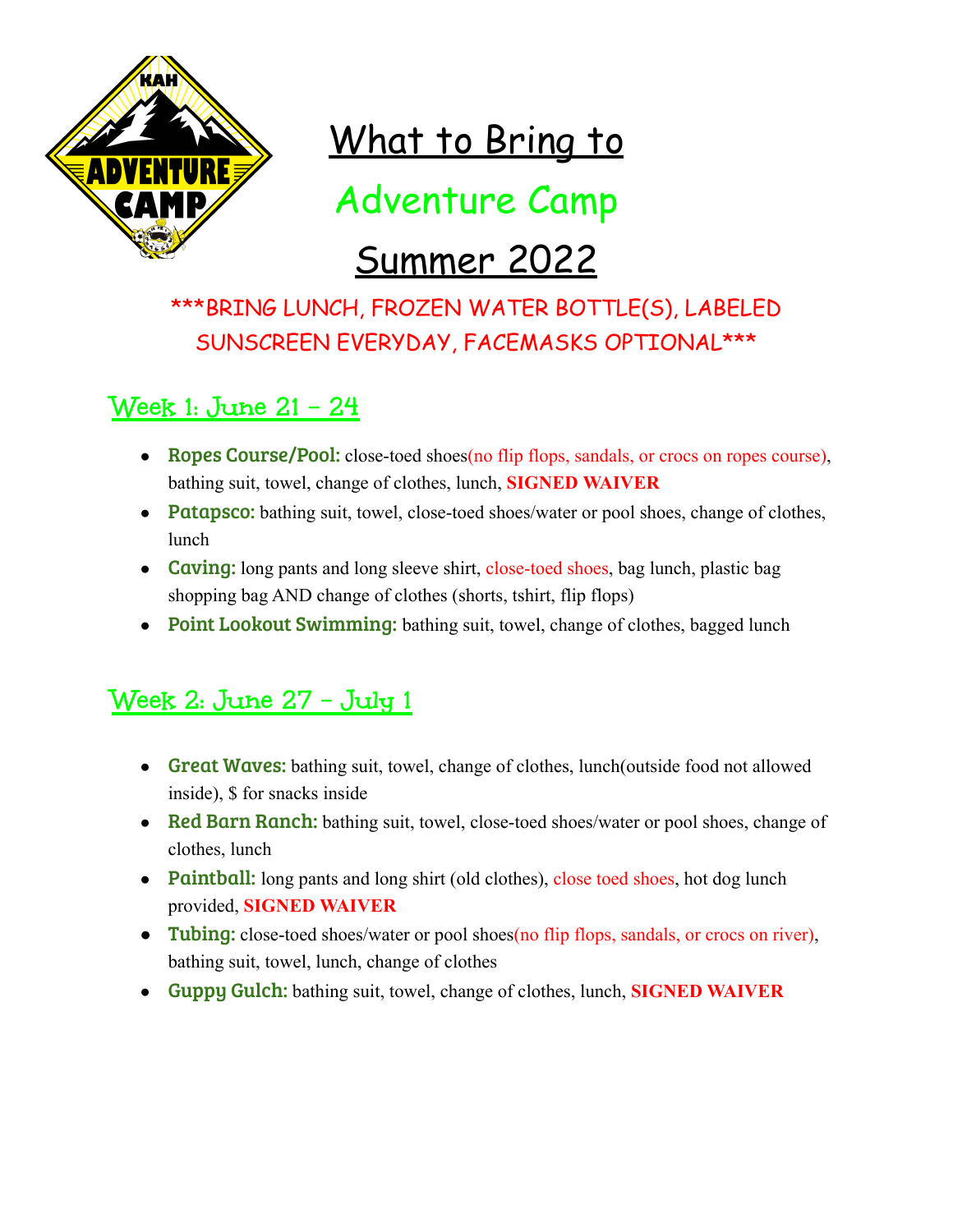

### **Week 3: July 5 - 8**

- Splashdown: bathing suit, towel, change of clothes, lunch(outside food not allowed), \$ for lunch/snacks inside
- Potomac Playpass: close-toed shoes/water or pool shoes(no flip flops, sandals, or crocs on river), bathing suit, towel, lunch, change of clothes, **SIGNED WAIVER**
- Beaver Dam: bathing suit, towel, change of clothes, lunch and/or \$ for snack bar, life jackets provided
- Greenbrier: bathing suit, towel, change of clothes, lunch and/or \$ for snack bar

#### **Week 4: July 11 - 15**

- Hiking & Pool: close toed shoes/hiking boots, bathing suit, towel, change of clothes, bag lunch, \$ for concession stand (optional)
- Patapsco: bathing suit, towel, close-toed shoes/water or pool shoes, change of clothes, lunch
- Gunpowder Falls: bathing suit, towel, change of clothes, lunch and/or \$ for snack bar
- Zava Zone & Pool: athletic wear, sneakers, bathing suit, towel, bagged lunch, \$ for snack stand (optional)
- Great Waves: bathing suit, towel, change of clothes, lunch(outside food not allowed inside), \$ for snacks inside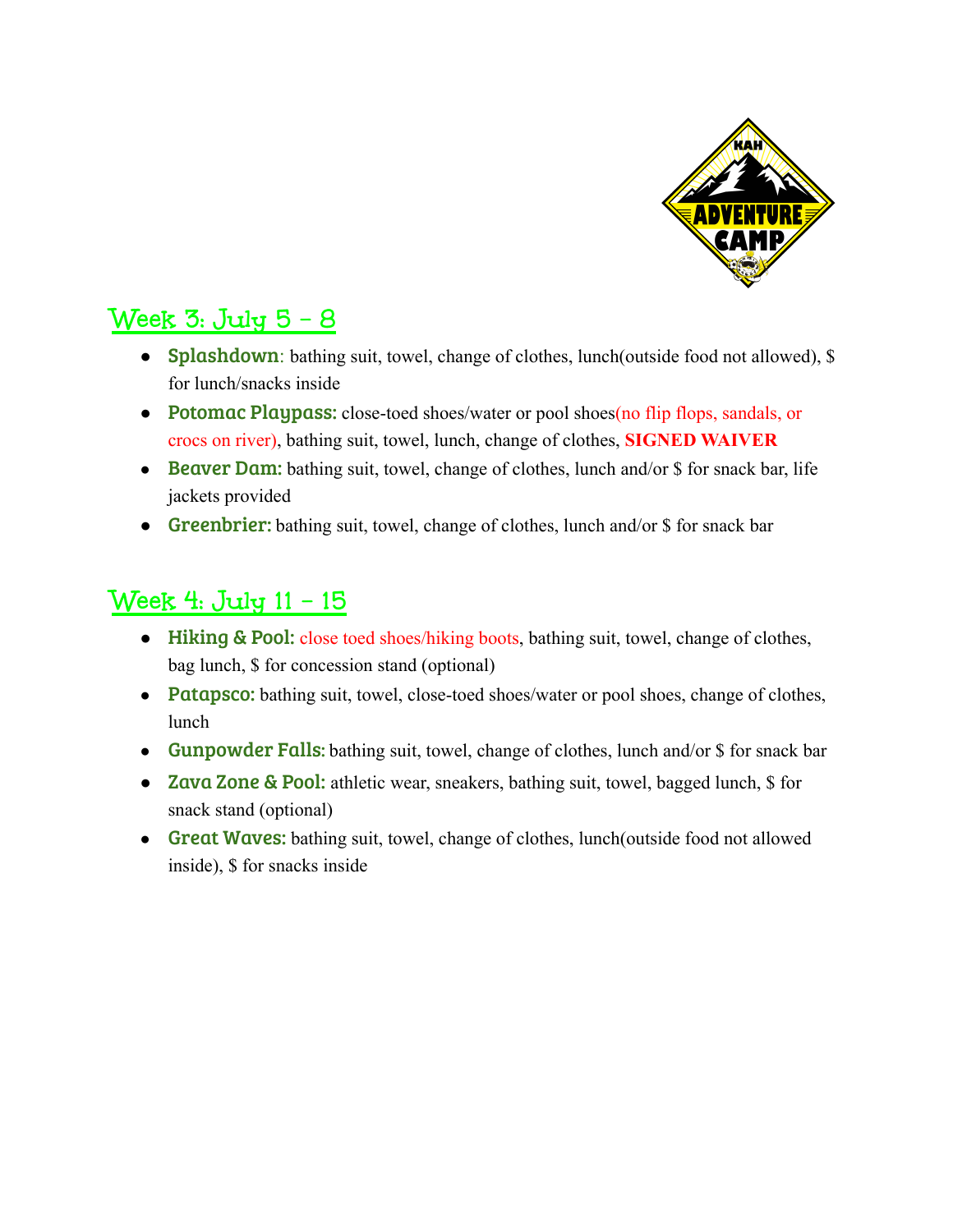

#### **Week 5: July 18 - 22**

- Watermine Waterpark: bathing suit, towel, change of clothes, lunch, (optional: \$ for snack bar)
- Red Barn Ranch: bathing suit, towel, close-toed shoes/water or pool shoes, change of clothes, lunch
- Caving: long pants and long sleeve shirt, close-toed shoes, bag lunch, plastic bag shopping bag AND change of clothes (shorts, tshirt, flip flops)
- Ocean City: bathing suit, towel, ADVENTURE CAMP TSHIRT, \$20 for boardwalk, change of clothes
- Medieval Times & Movies: lunch provided, \$ for movie concessions, semi-formal attire

## **Week 6: July 25 - 29**

- Ropes Course/Pool: close-toed shoes(no flip flops, sandals, or crocs on ropes course), bathing suit, towel, change of clothes, lunch, **SIGNED WAIVER**
- Point Lookout Swimming: bathing suit, towel, change of clothes, bagged lunch
- Greenbrier: bathing suit, towel, change of clothes, lunch and/or \$ for snack bar
- Paintball: long pants and long shirt (old clothes), close toed shoes, hot dog lunch provided, **SIGNED WAIVER**
- Guppy Gulch: bathing suit, towel, change of clothes, lunch, **SIGNED WAIVER**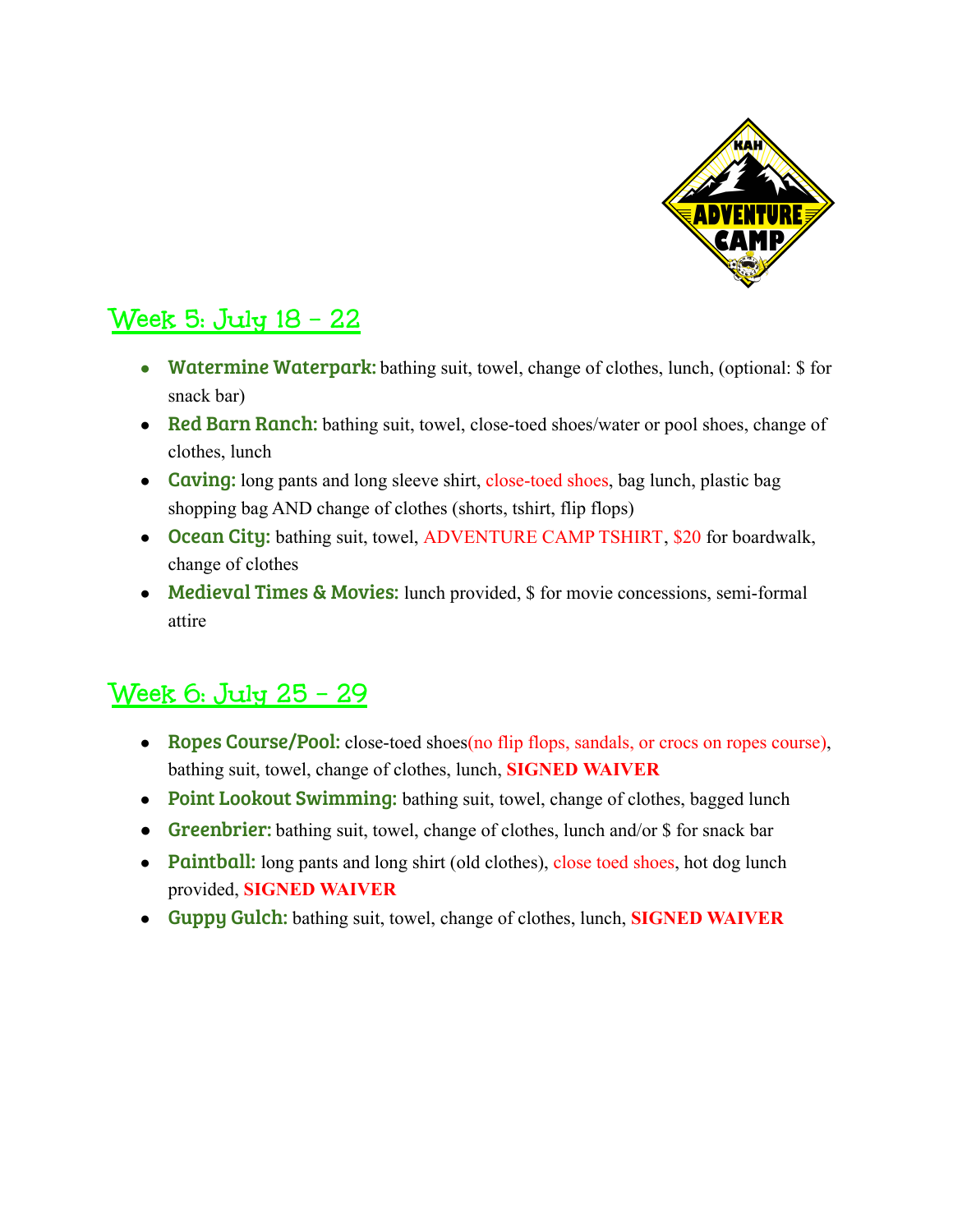

## **Week 7: August 1 - 5**

- Rocky Point Beach: bathing suit, towel, change of clothes, lunch
- Red Barn Ranch: bathing suit, towel, close-toed shoes/water or pool shoes, change of clothes, lunch
- Tubing: close-toed shoes/water or pool shoes(no flip flops, sandals, or crocs on river), bathing suit, towel, lunch, change of clothes
- Caving: long pants and long sleeve shirt, close-toed shoes, bag lunch, plastic bag shopping bag AND change of clothes (shorts, tshirt, flip flops)
- Patapsco: bathing suit, towel, close-toed shoes/water or pool shoes, change of clothes, lunch

## **Week 8: August 8 - 12**

- Gunpowder Falls: bathing suit, towel, change of clothes, lunch and/or \$ for snack bar
- White Water Rafting: close-toed shoes/water or pool shoes(no flip flops, sandals, or crocs on river), bathing suit, towel, lunch, change of clothes
- Zava Zone & Pool: athletic wear, sneakers, bathing suit, towel, bagged lunch, \$ for snack stand (optional)
- Intro to Scuba: lunch provided, bathing suit, towel, **SIGNED WAIVER**
- **●** Splashdown: bathing suit, towel, change of clothes, lunch(outside food not allowed), \$ for lunch/snacks inside